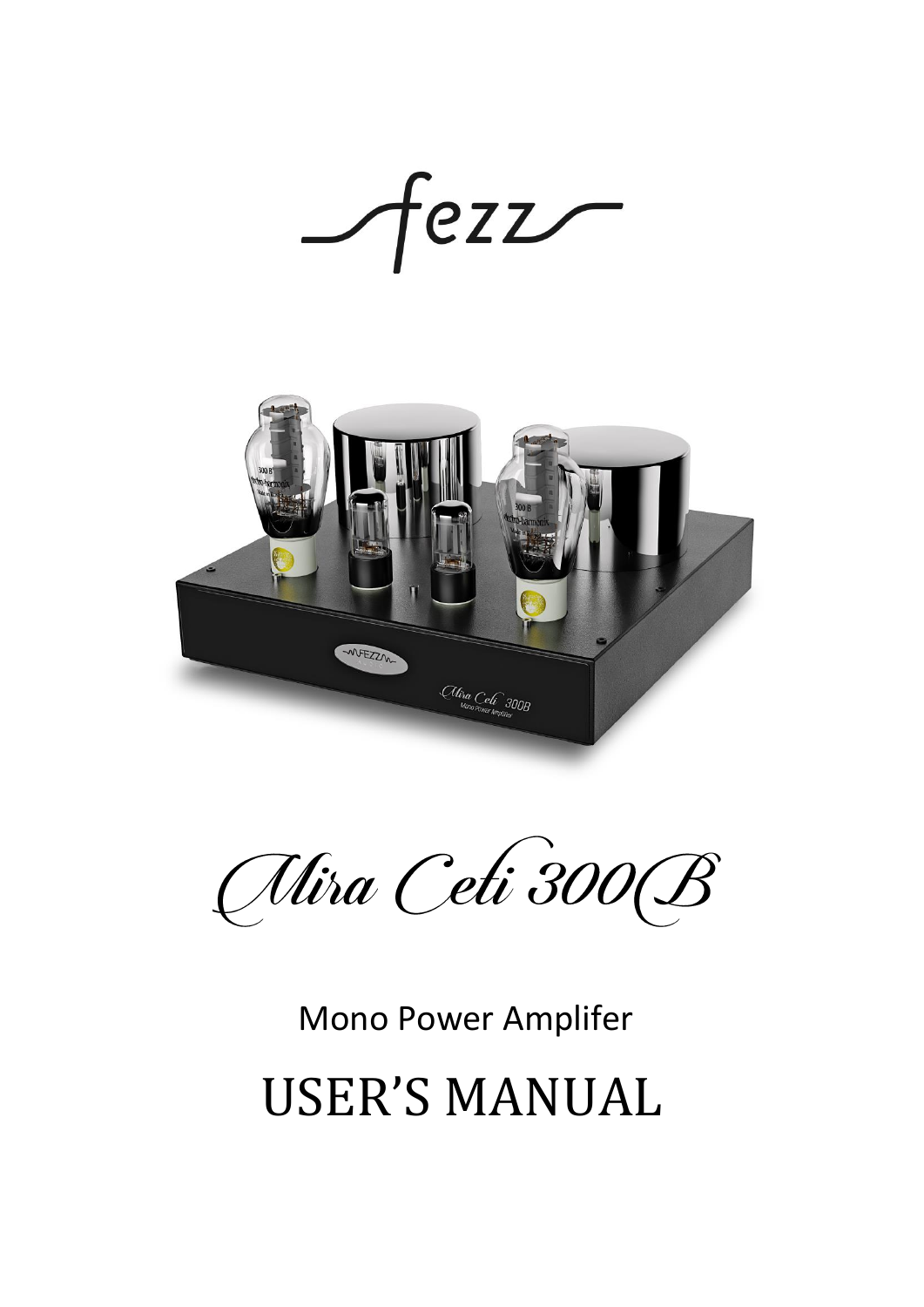#### **SAFETY TIPS\_\_\_\_\_\_\_\_\_\_\_\_\_\_\_\_\_\_\_\_\_\_\_\_\_\_\_\_\_\_\_\_\_\_\_\_\_\_\_\_\_\_\_\_\_\_**



- Never place the Fezz Audio Mira Ceti 300B mono power amplifier near heat sources, such as radiators, heaters or direct sunlight. Ensure adequate ventilation and airflow
- We also warn against exposure of the power amplifier to conditions such as very low temperatures and/or high humidity.
- During normal operation, the vacuum tubes radiate significant amounts of heat there is a risk of burns.
- The power amplifier should be plugged directly into a wall socket. If you must use an extension cord, please make sure that it has load parameters sufficient to ensure proper handling of current delivery to the device.
- When cleaning, always disconnect the Titania power amplifier from the power source. Usea dry, soft cloth. Do not use water or cleaning agents.
- If your power amplifier starts to misbehave or to work incorrectly, if it's temperature gets too high or you start feeling smoke - immediately disconnect the device from the mains.
- Due to the risk of exposure to high voltages please do not open the lid of the power amplifier. ATTENTION: This warning remains in force also in a situation where the device is already disconnected from the wall outlet.
- Always replace fuses in accordance with the original, intended specification.
- Do not make repairs on your own, or adjustments beyond those as described in this manual. Execution of any unauthorized repairs or modifications of the device result in a loss of warranty.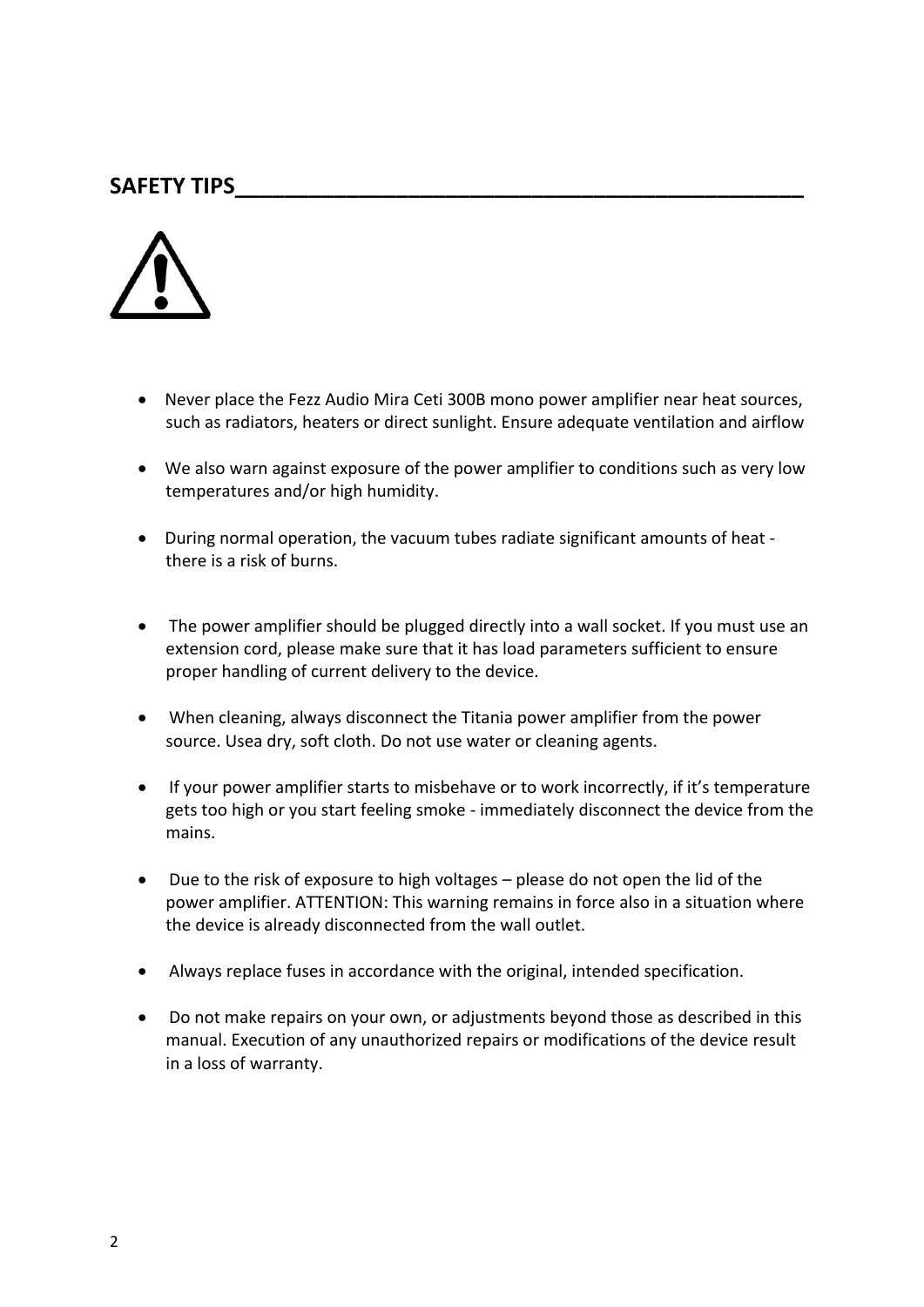## **TABLE OF CONTENTS\_\_\_\_\_\_\_\_\_\_\_\_\_\_\_\_\_\_\_\_\_\_\_\_\_\_\_\_\_\_\_\_\_\_\_\_\_\_\_**

| <b>SAFETY TIPS</b>                        | $\overline{2}$ |
|-------------------------------------------|----------------|
| <b>INTRODUCTION</b>                       | 4              |
| Vacuum tube power amplifier               | 4              |
| <b>INSTALLATION OF THE DEVICE</b>         | 5              |
| Unpacking                                 | 5              |
| Contents of the package                   | 5              |
| Description of elements of the amplifier  | 6              |
| Installation of the vacuum tubes          | 6              |
| Where to place Your amplifier             | 7              |
| <b>INTERCONNECTIONS</b>                   | 7              |
| Hook-up of the speaker                    | 8              |
| Hook-up of the signal source              | 8              |
| Hook-up of the supply cord                | 8              |
| <b>FIRST POWER-UP AND GETTING STARTED</b> | 8              |
| "Burning-in" the power amplifier          | 8              |
| Replacement of the vacuum tubes           | 9              |
| <b>OPTIONAL EQUIPMENT</b>                 | 9              |
| <b>TROUBLE-SHOOTING GUIDE</b>             | 9              |
| <b>TECHNICAL DATA</b>                     | 10             |
| <b>DECLARATION OF CE CONFORMITY</b>       |                |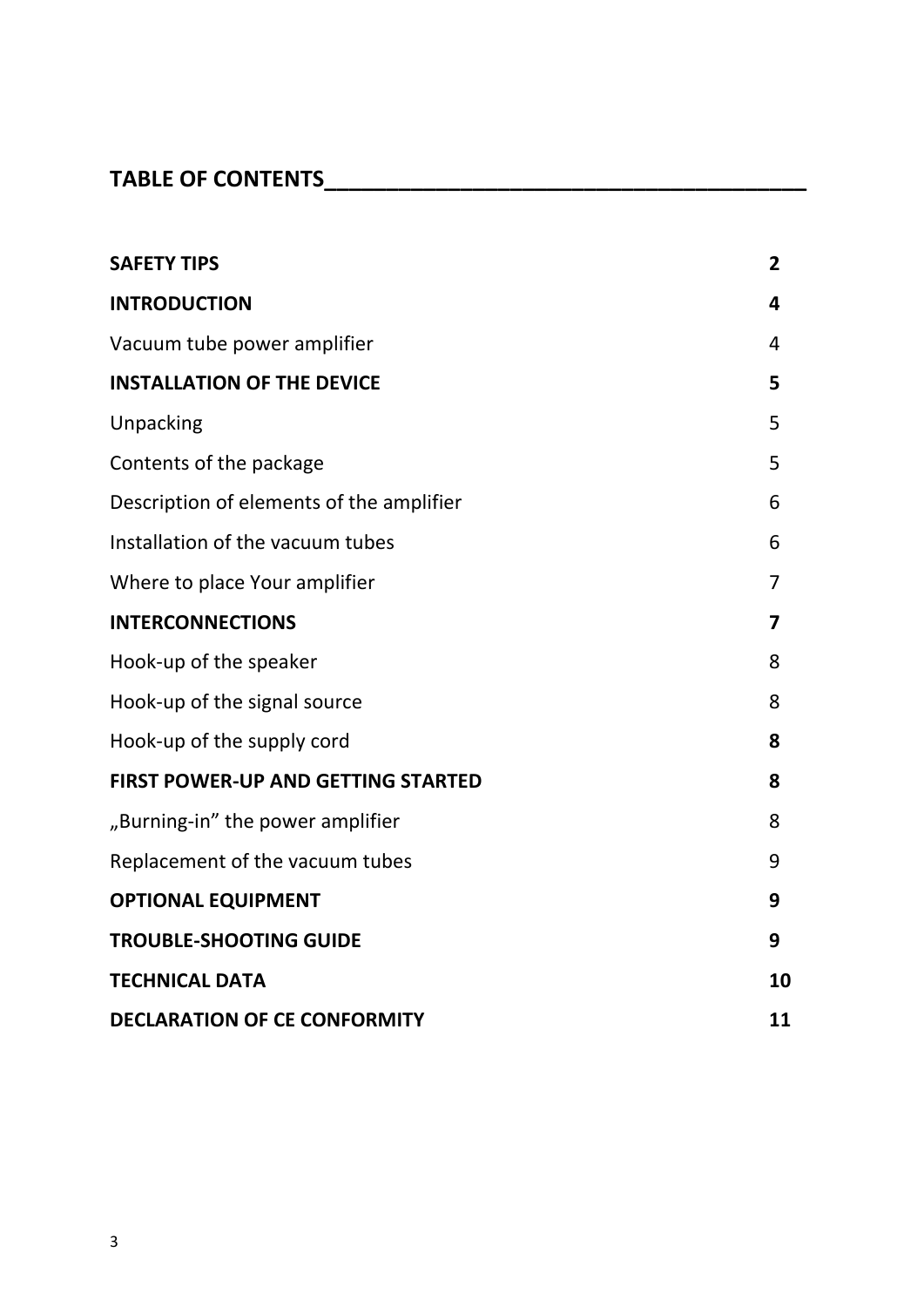#### **INTRODUCTION**

Thank you for your trust and for choosing the Fezz Audio Mira Ceti 300B MONO power amplifier.

At times when the audio world becomes increasingly digital, Fezz Audio does not forget about analog lovers. Titania power amplifier is the Polish, series produced vacuum tube power amplifier, which is designed for all music listeners. The Fezz brand is a team of people who are fascinated since multiple years with theworld of sound in its pure, analog form, a team which adapts proven technologies so as to meet the expectations of a contemporary audience.

We invite you to familiarize yourself with a clear sound, characterized by excellent separation, imaging and dynamics. Let the wide sound scene take on a new, multiple depths dimension.

#### VACUUM TUBE POWER AMPLIFIER

Many of us, when looking upon audio amplifiers of decades ago, keep repeating a slogan, like a mantra: "Such things are not manufactured anymore". When we finalny manage to acquire such a amplifier, we treat it in a very unique way. We look for the best possible location to present it, we adore the moment that we switch it on and we shall certainly not fail to mention in passing about this new "treasure" of ours to Any of our visiting guests. Whatever we do is all underlined by a great feeling of fondness to those times long past. Why is this happening? The most likely reason is that it is a vacuum tube amplifier. An amplifier with a specific warmth to its sound, with a natural ambience, timber. We also do know that the 'Big Names' have created their memorable music albums using vacuum tubes. When one explores this topic in depth, it turns out that many a prominent musician, till this present day, plays backmusic and creates music using solely analog amplifiers, and they justify their decision with just a few words: "The vacuum tube simply sounds better, it has a soul and an ambience".

Once that we purchase such an amplifier, set it up, hook it up, a kind of hesitance kicks in … "Gee, this equipment is 40 years old". Will it continue to be reliable? We are aware that there is contemporary production of vacuum tube amplifiers out there, but these amplifiers are very expensive. Thus, in praxis, they are exclusively destined for the audiophile circles.

And it is at this very point where the unique offering of Fezz Audio comes into play. A unique vacuum tube sound, made available at a price point similar to a new, "transistor" based device as sourced from a market.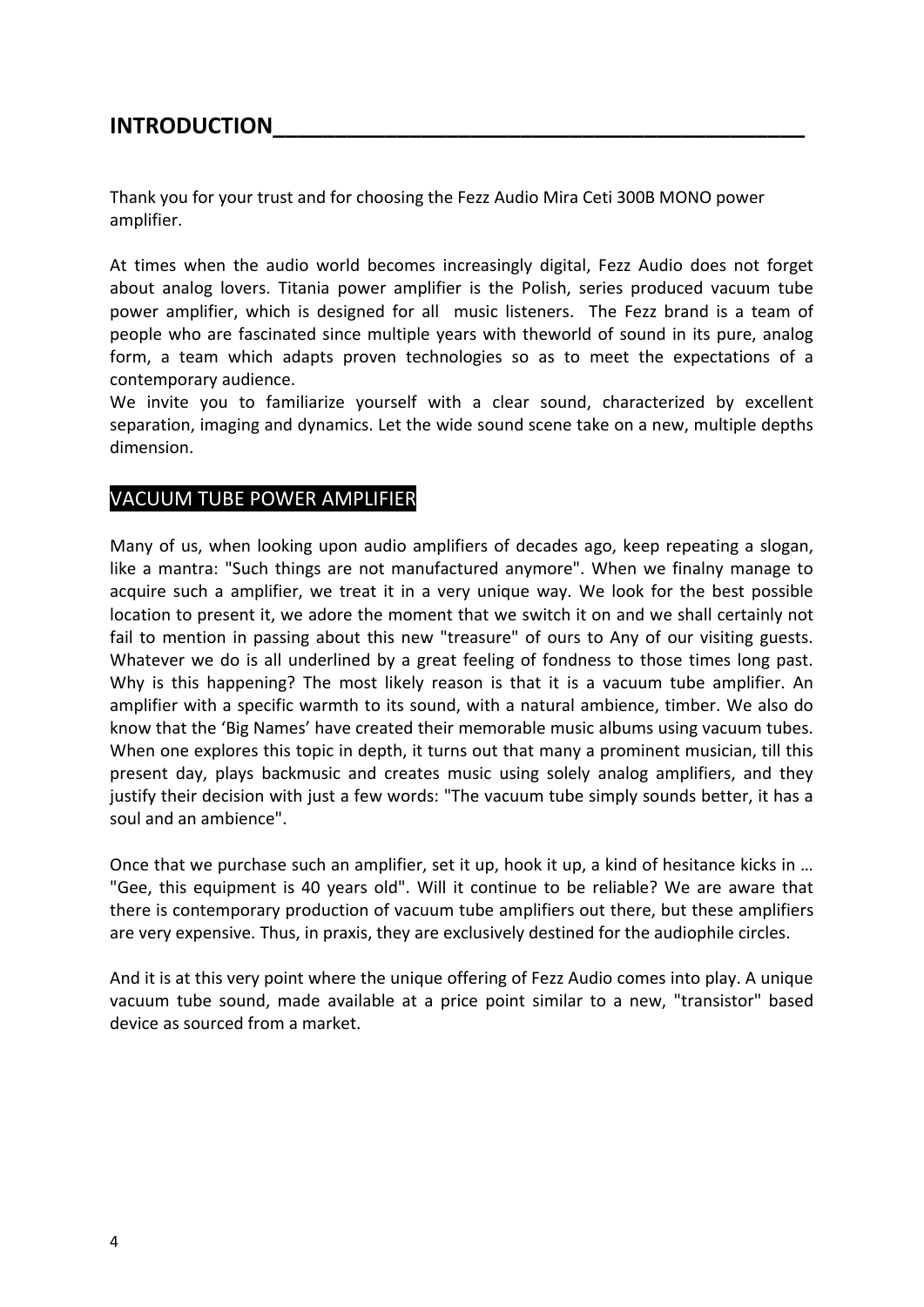#### **INSTALLATION OF THE DEVICE**

#### UNPACKING

Please kindly check if the packaging of the Mira Ceti 300B MONO power amplifier has not been damaged during transit. If you find any damages, please immediately contact your dealer. Remove the power amplifier and accessories from the packaging. Make sure that the content is not damaged.



Please do not dispose the original packaging, so as to facilitate possible shipment of the device in the future.

#### CONTENTS OF THE PACKAGE

The package should contain:

- Fezz Audio Mira Ceti 300B vacuum tube MONO power amplifier
- vacuum tube of type 300B Electro Harmonix Gold 2 pcs.
- vacuum tube of type 6SN7 Electro Harmonix 2 pcs.
- power cord
- user's manual
- cotton gloves
- optional: vacuum tube protective cage

**If any of the above items are missing in Your package, contact your dealer immediately.**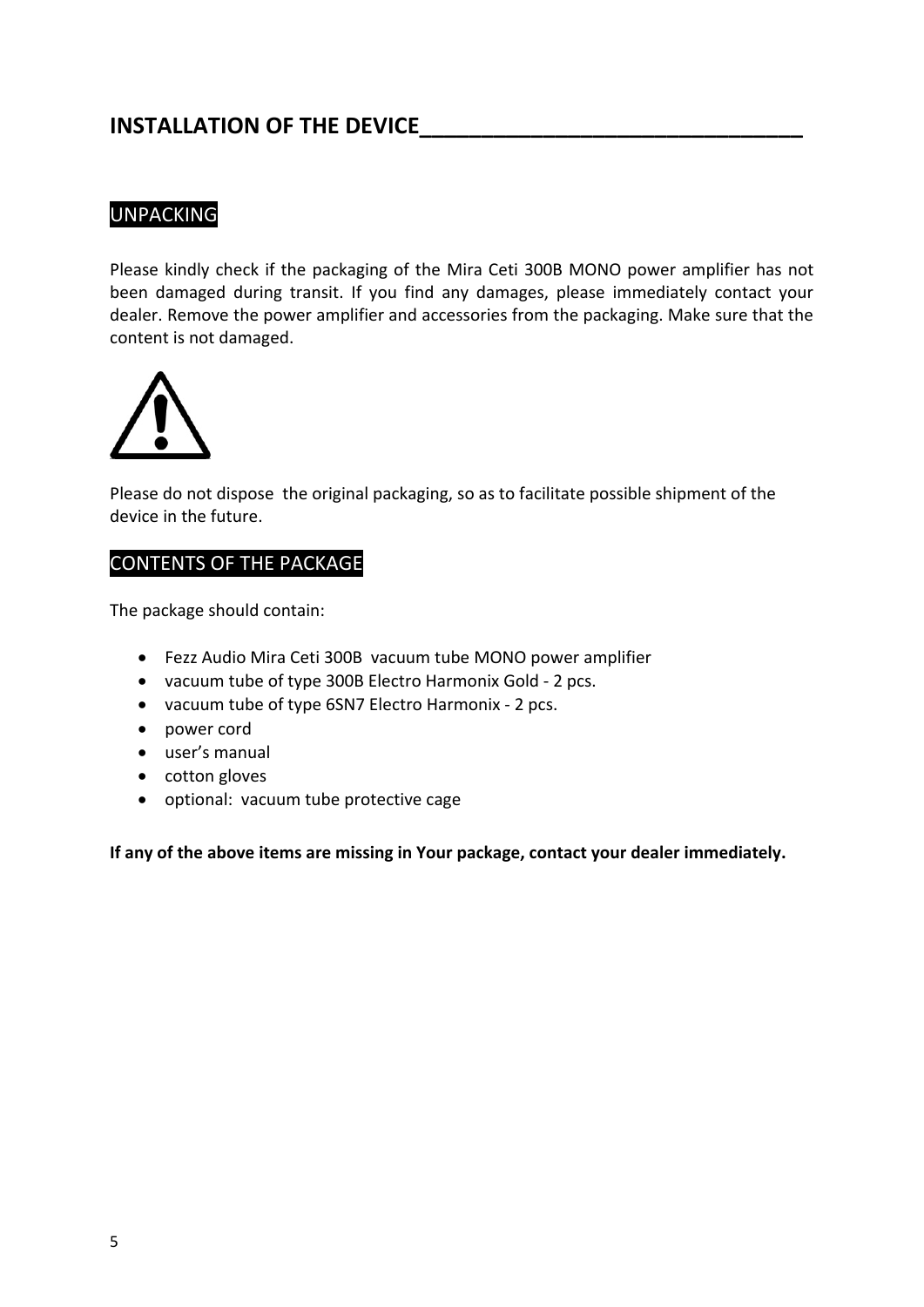#### DESCRIPTION OF ELEMENTS OF THE POWER AMPLIFIER



- 1,4) 300B power tubes socket
- 2,3) 6SN7 driver tube socket
- 5) housing for the output transformers

#### INSTALLATION OF THE VACUUM TUBES

Place the Mira Ceti 300B power amplifier on a stable surface. Carefully remove the vacuum tubes from their packaging and install them in the appropriate sockets, as show below, and adhering to the numbering scheme as identified on the packaging. Please pay attention to the diameter of the socket and to the appropriate orientation of the vacuum tube pins.

The pins in the base of each of the vacuum tubes are "coded", and this has the result that the insertion of the vacuum tube into the socket is possible only in one correct and appropriate orientation. If, whilst inserting the vacuum tube you sense resistance, and you can not push the tube into the socket, please check the orientation of its pins, rotate the tube to the correct position and try again.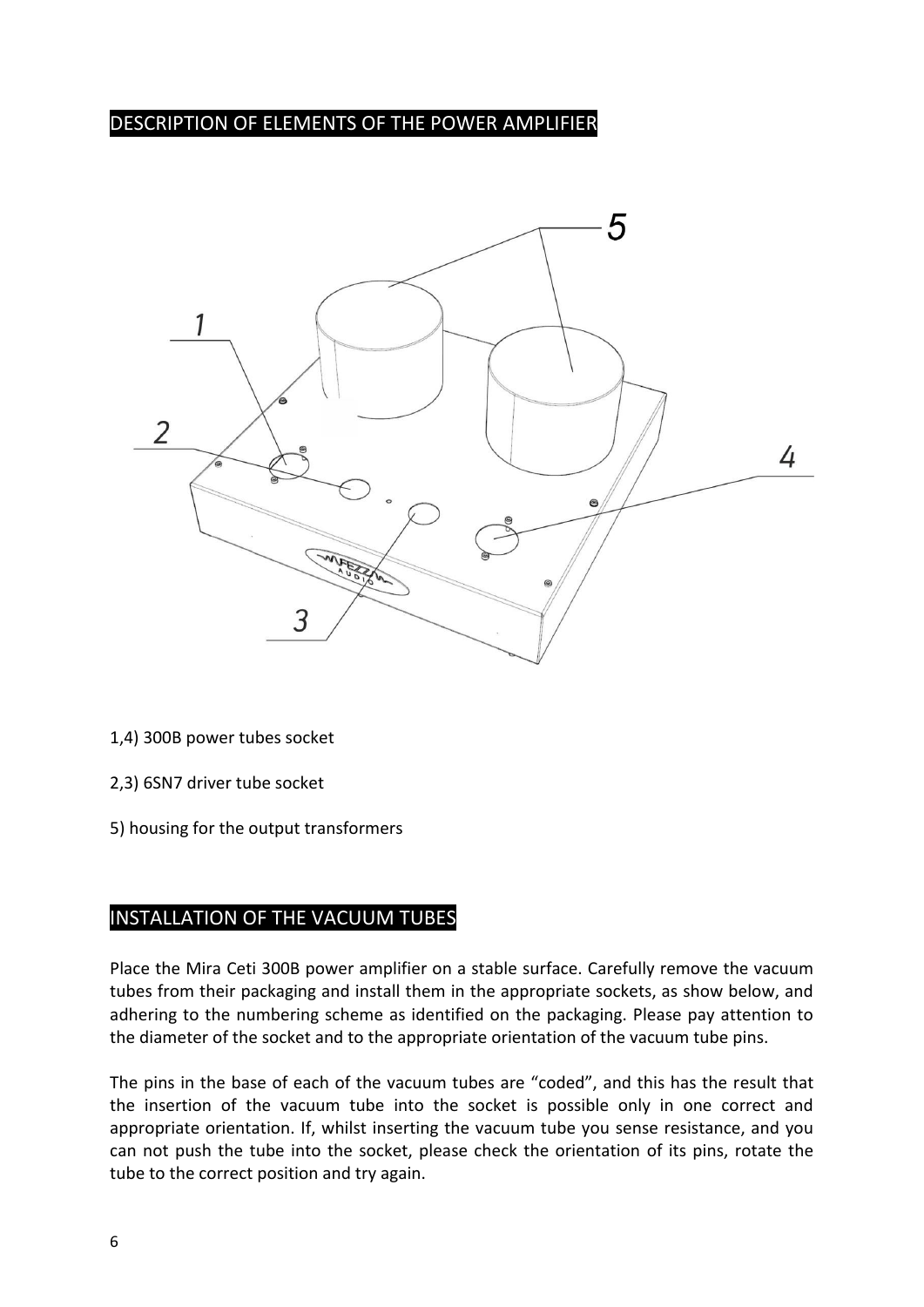#### WHERE TO PLACE YOUR POWER AMPLIFIER

Due to the presence of high temperatures during normal operation of the vacuum tubes, the location that you pick to place your amplifier should ensure ample ventilation, a free flow of air. Please maintain at least 10 cm clearance between the housing of the amplifier, together with the vacuum tubes, and other devices or elements of the interior. The sound quality may be degraded as a result of vibrations. Therefore we recommended to place the amplifier on a flat and stable surface.

#### **INTERCONNECTIONS\_\_\_\_\_\_\_\_\_\_\_\_\_\_\_\_\_\_\_\_\_\_\_\_\_\_\_\_\_\_\_\_\_\_\_\_\_\_\_**



- 1) signal input
- 2) speakers outputs
- 3) mains switch
- 4) socket for the main fuse
- 5) IEC power supply cord socket

The figure above shows the rear panel view of the Fezz Audio Mira Ceti 300B MONO power amplifier, together with a description of the inputs and outputs allowing for connection of the other elements of your audio system.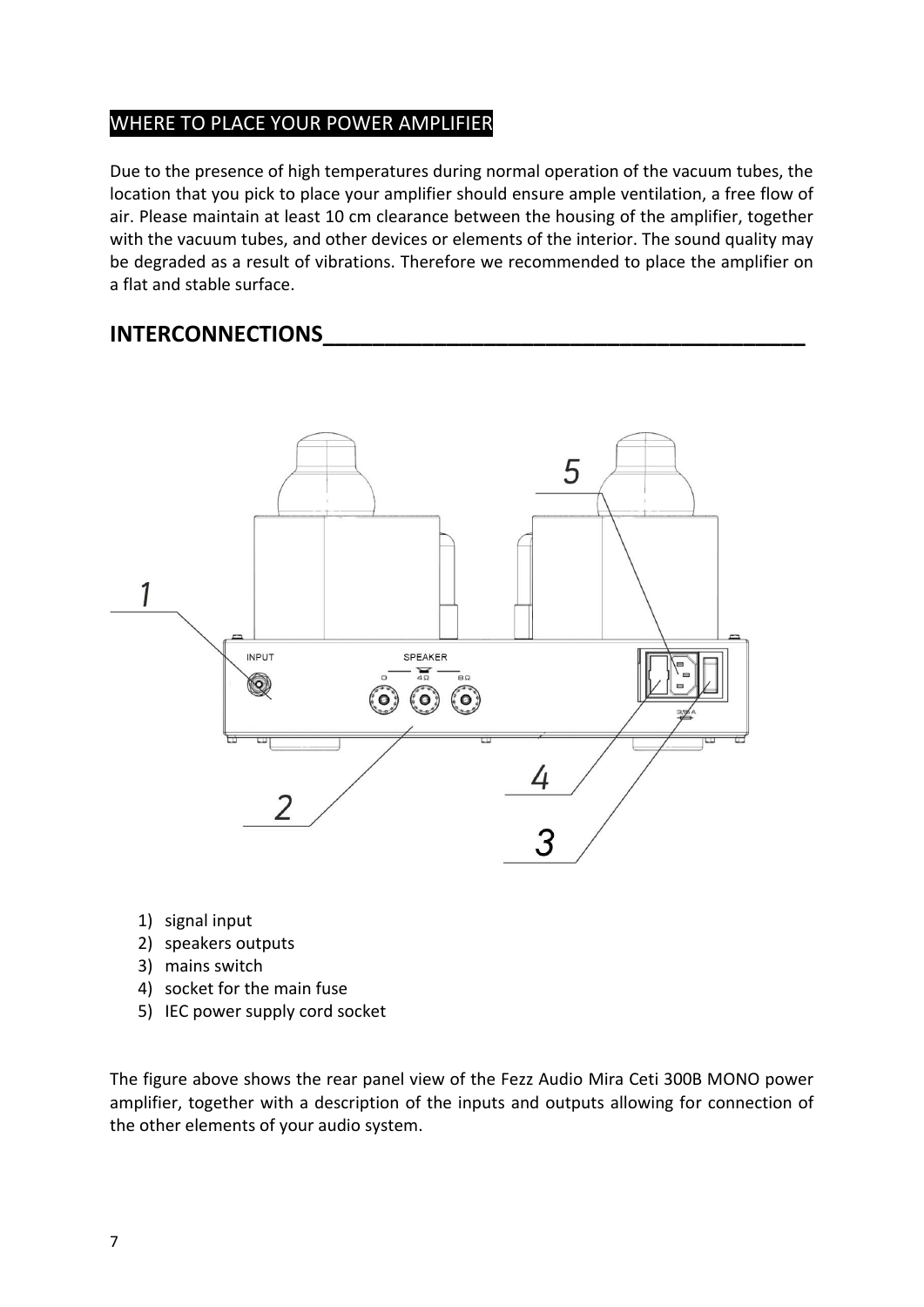Follow the instructions below to connect Your sound system correctly.

#### STEP 1 / HOOK-UP OF THE SPEAKER

#### **Mira Ceti 300B power amplifier works only in MONO mode. You will need two devices to make it work in STEREO.**

Check the impedance of the speaker set that you own. Connect the speaker cable to the appropriate terminals on the rear panel of the amplifier. Depending on the impedance of the speakers that you own, connect it to the terminal marked either 4 Ω or 8  $Ω$ . If your speaker impedance is 6 Ω - connect the speaker wire to the terminal 8  $Ω$ .

#### STEP 2 / HOOK-UP OF THE SIGNAL SOURCE

Connect the line preamplifier or variable output to the input source in the Mira Ceti 300B power amplifier (1)

In order to achieve the highest sound quality, use only high-quality RCA cables. For the best sound quality, we suggest using the Fezz FAC 01 interconnect cable dedicated for Fezz Audio vacuum tube amplifiers.

#### STEP 3 / HOOK-UP OF THE POWER SUPPLY CORD

Make sure that the power amplifier is switched off. Connect the power cord to the IEC socket on the rear panel of the power amplifier.

The power amplifier is designed to operate at a rated voltage of 230V / 50Hz. Connecting the device to a mains network with incorrect parameters can lead to damage that is not covered by manufacturers warranty.

#### **FIRST POWER-UP AND GETTING STARTED\_\_\_\_\_\_\_\_\_\_\_\_\_\_\_\_\_\_\_\_\_\_**

Make sure that all of your wiring is connected in accordance with the information as provided above on page 9 of this manual.

Turn on the mains power of the Mira Ceti 300B mono power amplifier – the vacuum tubes shall begin to glow. Make sure that the sound source is turned on, playing, and then gradually increase the volume level in your preamplifier.

#### "BURNING-IN" THE POWER AMPLIFIER

Any tube amplifier/power amplifier requires an initial pre-heating (or "burn-in") period, in order so that it achieves its full sonic potential. This is due to the presence of residua polarization of dielectric elements and due to a necessary stabilization of working parameters of the vacuum tubes. The stabilization of the electrical parameters of the system occurs in a natural process whilst playing music through your audio system.

A preliminary degree of pre-heating of the amplifier is reached after about 10 hours of quiet music playback.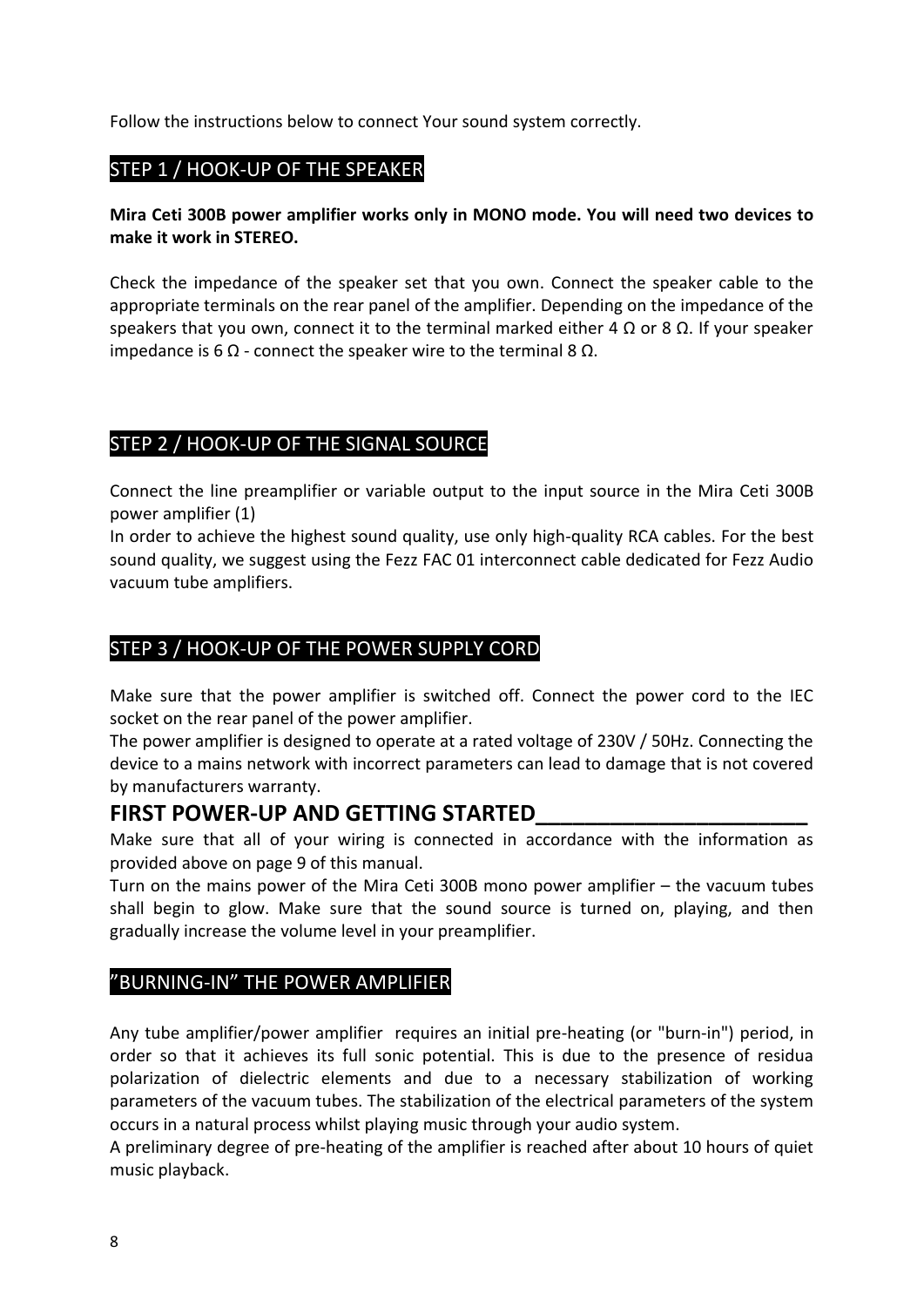The full sonic capabilities shall stabilize and unfold within a time-span ranging from 40 to 60 hours of music reproduction at a moderate volume levels. In the initial period of operation of the amplifier it is advisable to avoid short-term operation periods of the amplifier. Once activated, it should remain operational for a period of about 4-6 hours.

#### REPLACEMENT OF THE VACUUM TUBES

Your amplifier is equpped with automatic bias module. It's necessary to use vacuum tubes that have previously been pre-selected and paired up in quads or pairs.

#### **OPTIONAL EQUIPMENT\_\_\_\_\_\_\_\_\_\_\_\_\_\_\_\_\_\_\_\_\_\_\_\_\_\_\_\_\_\_\_\_\_**

#### VACUUM TUBE PROTECTIVE CAGE

The following picture show the correct positioning of the optional protective cage for the tubes.

#### **TROUBLE-SHOOTING GUIDE\_\_\_\_\_\_\_\_\_\_\_\_\_\_\_\_\_\_\_\_\_\_\_\_\_\_\_\_\_\_\_\_\_**

If your amplifier does not work as it is supposed to, it is fairly easy to diagnose and remedy some of the common malfunctions, by following procedures as outlined in this following.

| THE PROBLEM                                 | <b>PROBABLE REASON</b>                      | THE SOLUTION                                  |
|---------------------------------------------|---------------------------------------------|-----------------------------------------------|
| After turning the power switch to the ON    | A blown fuse                                | Please exchange to faulty fuse to a new one   |
| position, the amplifier does not switch on. |                                             | (3,15A T), within the fuse holder as depicted |
|                                             |                                             | with index 4 on page 8 of this user's manual. |
|                                             | An improper connection of the mains cable   | Please check if the plugs of the mains cable  |
|                                             |                                             | are properly inserted into the electrical     |
|                                             |                                             | mains socket and to the socket as depicted    |
|                                             |                                             | with index 5 on page 8 of this user's manual. |
| The sound produced by the amplifier is      | An improper placement of the vacuum         | Switch off the amplifier. Wait until the      |
| distorted. A hum or pops have appeared      | tubes in the sockets                        | vacuum tubes cool down. Check for proper      |
| and are coming from one of the channels.    |                                             | placement of vacuum tubes in their sockets.   |
|                                             |                                             | If necessary - correct their orientation.     |
|                                             | One of the driver tubes (6SN7) has lost its | Switch off the amplifier. Wait until the      |
|                                             | nominal working parameters                  | vacuum tubes cool down. Exchange the          |
|                                             |                                             | positions of the driver tubes between         |
|                                             |                                             | channels. Turn on the amplifier. If the       |
|                                             |                                             | disturbing sounds have moved to the other     |
|                                             |                                             | channel, inform Your local Fezz Audio dealer  |
|                                             |                                             | about tube which need to be replaced.         |
|                                             | One of the Power tubes (300B) has lost its  | Switch off the amplifier. Wait until the      |
|                                             | nominal working parameters                  | vacuum tubes cool down. Exchange the          |
|                                             |                                             | positions of the power tubes between          |
|                                             |                                             | channels. Turn on the amplifier. If the       |
|                                             |                                             | disturbing sounds have moved to the other     |
|                                             |                                             | channel, inform Your local Fezz Audio dealer  |
|                                             |                                             | about tube which need to be replaced          |

If You have verified the aforementioned situations, and your problem still persists, please contact Your local Fezz Audio dealer.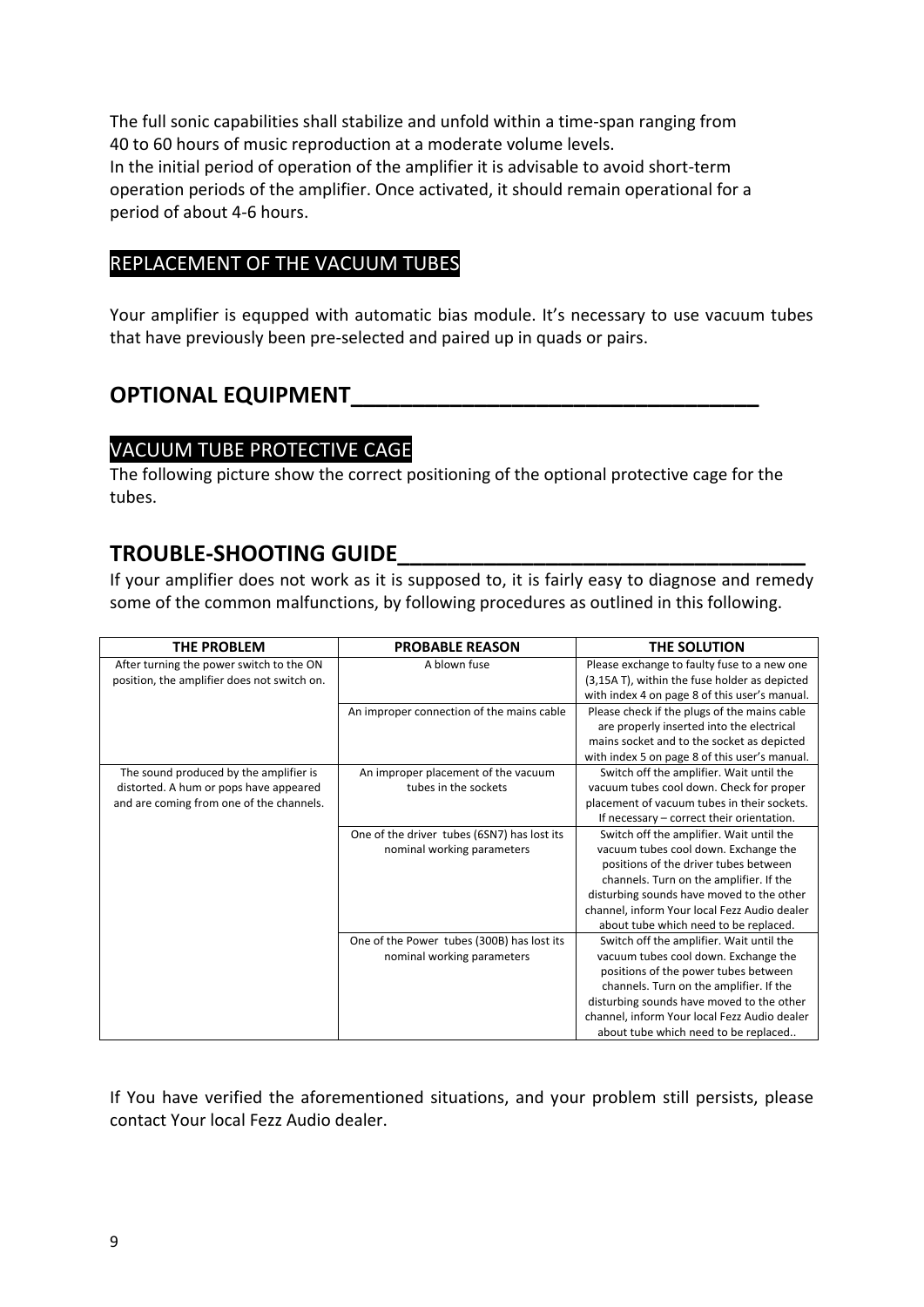#### **TECHNICAL DATA\_\_\_\_\_\_\_\_\_\_\_\_\_\_\_\_\_\_\_\_\_\_\_\_\_\_\_\_\_\_\_\_\_\_\_\_\_\_\_\_\_\_**

Type: vacuum tube power amplifier Model: Mira Ceti 300b Mono Power Amplifier Output power: 15W Circuit architecture: Parallel Single Ended, A-class Speakers impedance: 4Ω/8Ω Inputs : 1x RCA Harmonic distortion THD: <0,1% Frequency response: 12Hz-60kHz (-3dB) Power consumption: 115W AC fuse: 3,15A T Net Weight: 13kg Dimensions (width x depth x height): 340x360x215mm Tubes: 2x 300b, 2x 6sn7 Colour schemes: Black ice(black), Bleach(white), Big Calm(burgundy), Burning red(red) Optional equipment: tubes protective cage